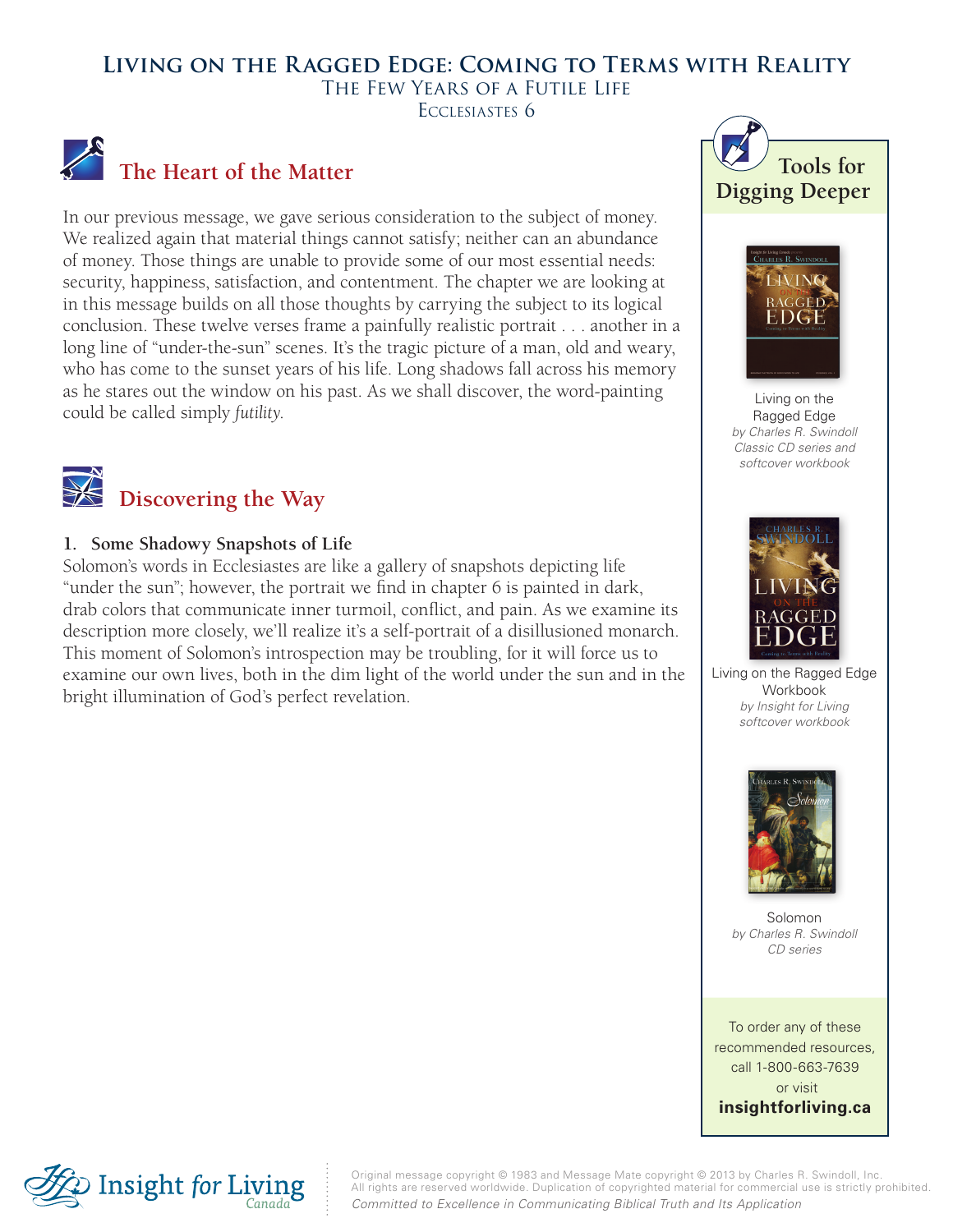### **Living on the Ragged Edge: Coming to Terms with Reality** The Few Years of a Futile Life Ecclesiastes 6:1

#### **2. An Enlargement of One Particular Portrait (Ecclesiastes 6:1–12)**

Solomon zooms in and focuses on the condition prevalent among those who try to find satisfaction apart from God: when God gives these individuals riches, wealth, and honor, God also prevents them from enjoying the benefits of their riches, wealth, and honor. But why? Many "under-the-sun" thinkers would call this a cruel irony, an unfair twist. But Solomon reminds us:

- God is sovereign. He is the eternal creator and sustainer of every living thing.
- Man is *not* sovereign. We are finite, limited in strength, sinful, and irresponsible.
- Disputing God's sovereignty is a waste of time and effort. We must accept God's rule in our lives.



#### **GETTING TO THE ROOT** *Who Will Enjoy Your Wealth?*

Although most instances of the Hebrew word *nakheriy* refer to literal foreigners from another nation (1 Kings 11:1, 8; Ezra 10:2), in Wisdom literature it can sometimes have a figurative meaning: one who is like a "foreigner" or "stranger" (Job 19:15; Proverbs 2:16; 5:10).<sup>1</sup> In Ecclesiastes 6:2, the foreigner who benefits from another's wealth comes from a different family.



Original message copyright © 1983 and Message Mate copyright © 2013 by Charles R. Swindoll, Inc. All rights are reserved worldwide. Duplication of copyrighted material for commercial use is strictly prohibited. *Committed to Excellence in Communicating Biblical Truth and Its Application*